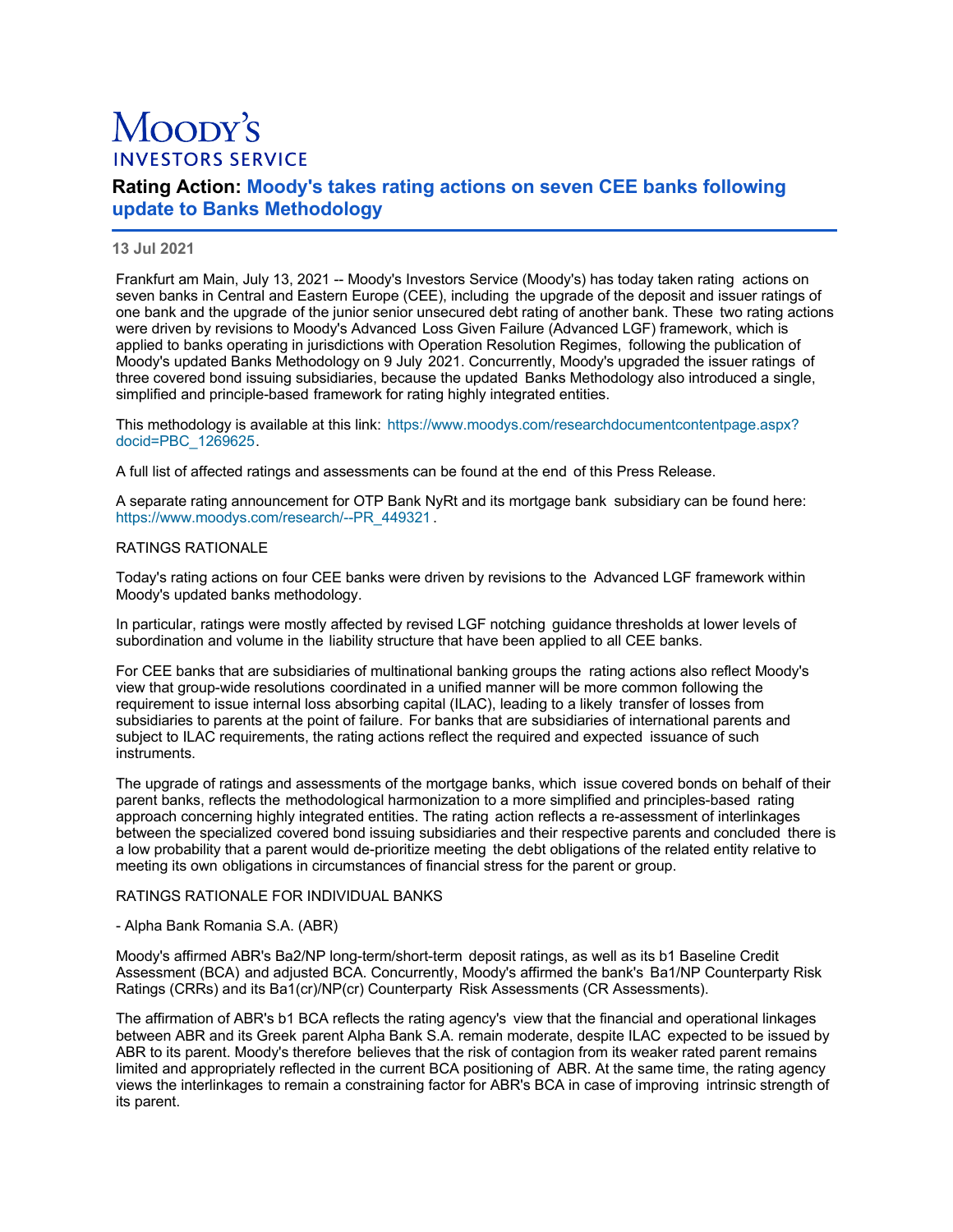The affirmation of ABR's deposit ratings, CRRs and CR Assessment reflects a broadly unchanged loss severity for these instrument classes as indicated by Moody's Advanced LGF analysis, despite the expected ILAC issuances providing an increasing protection for the bank's senior creditors.

- Ceskoslovenska obchodna banka (Slovakia) (CSOB-SK)

Moody's upgraded CSOB-SK's long-term deposit rating to A3 from Baa1, and its long-term issuer ratings to Baa1 from Baa2.

The upgrade reflects reduced loss severity for senior creditors as indicated by Moody's Advanced LGF Analysis, considering the expectation of future ILAC issuances by CSOB-SK to its parent KBC Bank N.V., which is designated as the single point of entry in the group's resolution plans, in combination with the bank's strong deposit growth in 2020. The rating agency expects that CSOB-SK will be resolved in a unified manner alongside its parent, and that the inclusion of ILAC in CBOB-SK's Advanced LGF analysis and the resulting greater level of protection afforded to the bank's senior creditors is additive to any extraordinary support the bank might receive from its parent prior to the point of failure, as incorporated in Moody's unchanged affiliate support assumptions.

- Komercni Banka, a.s. (KB)

Moody's affirmed KB's long-term/short-term A1/P-1 deposit ratings. Concurrently, Moody's affirmed the bank's a3 BCA and adjusted BCA, its Aa3/P-1 CRRs and its Aa3(cr)/P-1(cr) CR Assessments.

The affirmation of KB's a3 BCA reflects the rating agency's view that the financial and operational linkages between KB and its French parent Société Générale remain moderate, despite ILAC expected to be issued by KB to its parent. Moody's therefore believes that the risk of contagion from its weaker rated parent remains limited and appropriately reflected in the current BCA positioning of KB. The rating agency also considers that KB's ownership structure is granting it access to external capital through its listing at the Prague Stock Exchange, in case of need.

The affirmation of the deposit ratings, CRRs and CR Assessments reflects the affirmation of the a3 BCA and the rating agency's assessment of an unchanged rating uplift as a result of its Advanced LGF analysis, despite an increasing protection for the bank's senior creditors resulting from ILAC expected to be issued by KB to its parent Société Générale.

- Raiffeisenbank, a.s. (RBCZ);

Moody's upgraded the long-term junior senior unsecured rating of RBCZ to Baa2 from Baa3.

The upgrade reflects the benefits at the lower level of subordination from the change in the LGF notching guidance. The rating agency believes the outstanding volume of preference shares and subordinated debt to remain largely unchanged during the next years and sufficient to absorb the expected balance sheet growth while still maintaining the required protection under the revised LGF notching guidance to position the junior senior instruments at the level of the Adjusted BCA.

#### - ING Bank Hipoteczny S.A. (ING BH)

Moody's upgraded ING BH's issuer ratings to A3 from Baa1. Concurrently, the rating agency upgraded the mortgage bank's long-term CRRs and CR Assessment by one notch to A1 from A2 and A1(cr) from A2(cr) respectively while it affirmed the short-term CRRs and CR Assessment at P-1 and P-1(cr), as well as the bank's short-term issuer ratings at P-2.

The rating actions reflect the rating agency's re-assessment of interlinkages between ING BH and its parent, ING Bank Slaski S.A. and conclusion that there is a low probability that its parent would de-prioritize meeting the debt obligations of ING BH relative to meeting its own obligations in circumstances of financial stress for the parent or group.

#### - mBank Hipoteczny S.A. (MBH)

Moody's upgraded MBH's long-term issuer ratings to Baa1 from Baa2. Concurrently, the rating agency upgraded the mortgage bank's CRRs to A2/P-1 from A3/P-2 and its CR Assessments to A2(cr)/P-1(cr), from A3(cr)/P-2(cr), while it affirmed the short-term issuer ratings at P-2.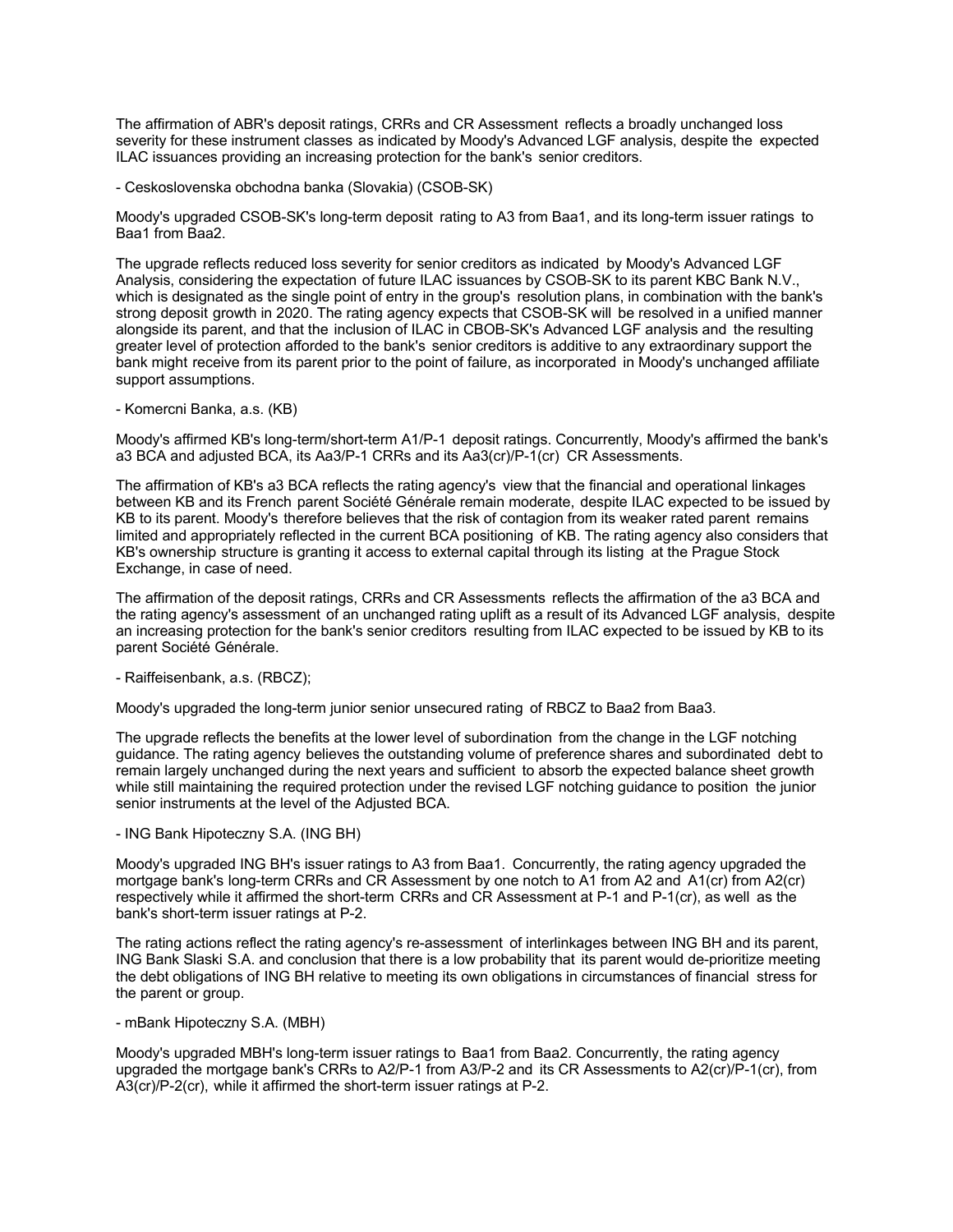The rating actions reflect the rating agency's re-assessment of interlinkages between MBH and its parent mBank S.A. and conclusion that there is a low probability that its parent would de-prioritize meeting the debt obligations of MBH relative to meeting its own obligations in circumstances of financial stress for the parent or group.

#### - PKO Bank Hipoteczny S.A. (PKO BH)

Moody's upgraded PKO BH's long-term issuer ratings to A3 from Baa1. Concurrently, the rating agency upgraded the mortgage bank's CRRs to A2/P-1 from A3/P-2 and its CR Assessments to A2(cr)/P-1(cr) from A3(cr)/P-2(cr), while it affirmed the short-term issuer ratings at P-2.

The rating actions reflect Moody's re-assessment of interlinkages between PKO BH and its parent, Powszechna Kasa Oszczednosci Bank Polski S.A. (PKO BP) and conclusion that there is a low probability that its parent would de-prioritize meeting the debt obligations of PKO BH relative to meeting its own obligations in circumstances of financial stress for the parent or group.

#### **OUTLOOK**

The rating outlooks for the banks affected by today's rating action were maintained, except of the outlook on RBCZ's ratings which was unaffected.

#### FACTORS THAT COULD LEAD TO AN UPGRADE OR DOWNGRADE OF THE RATINGS

The affected long-term deposit ratings, issuer ratings, junior senior unsecured debt rating, CRRs and CR Assessments could be upgraded following an improvement in the standalone creditworthiness of the banks or parent banks of the three Polish mortgage subsidiaries.

The long-term deposit and issuer ratings could also be upgraded following a significant increase in the stock of more junior bail-in-able liabilities.

The affected ratings and assessments could be downgraded following a substantial deterioration in the standalone creditworthiness of the banks or parent banks of the three mortgage subsidiaries or following a significant reduction in the stock of bail-in-able liabilities.

The affected ratings and assessments of the three Polish covered bond issuing subsidiaries could also be downgraded if their strategic importance is reduced and their parent banks withdraw their commitment to support the mortgage bank's liquidity and capital buffers.

#### LIST OF AFFECTED RATINGS:

..Issuer: Komercni Banka, a.s.

Affirmations:

- .... Adjusted Baseline Credit Assessment, Affirmed a3
- .... Baseline Credit Assessment, Affirmed a3
- .... LT Counterparty Risk Assessment, Affirmed Aa3(cr)
- .... ST Counterparty Risk Assessment, Affirmed P-1(cr)
- .... LT Counterparty Risk Rating, Affirmed Aa3
- .... ST Counterparty Risk Rating, Affirmed P-1
- .... ST Bank Deposits, Affirmed P-1
- ....LT Bank Deposits, Affirmed A1 outlook remains Stable

Outlook Actions:

- ....Outlook, Remains Stable
- ..Issuer: Ceskoslovenska obchodna banka (Slovakia)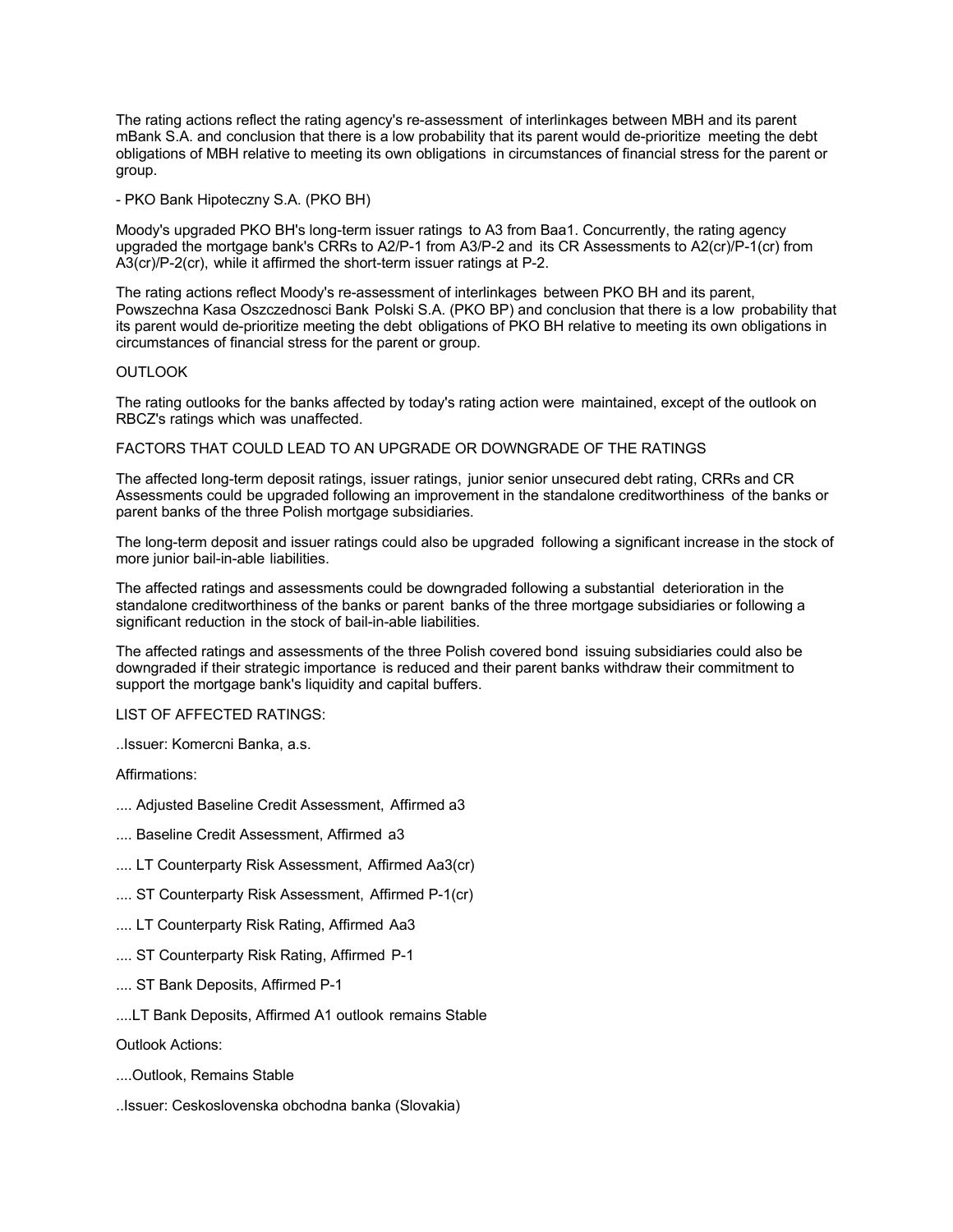Upgrades:

- .... LT Issuer Rating, Upgraded to Baa1 from Baa2, outlook remains Positive
- .... LT Bank Deposits Rating,Upgraded to A3 from Baa1, outlook remains Positive

Outlook Actions:

- ....Outlook, Remains Positive
- ..Issuer: Alpha Bank Romania S.A.

Affirmations:

.... Adjusted Baseline Credit Assessment, Affirmed b1

- .... Baseline Credit Assessment, Affirmed b1
- .... ST Counterparty Risk Assessment, Affirmed NP(cr)
- .... LT Counterparty Risk Assessment, Affirmed Ba1(cr)
- .... ST Counterparty Risk Rating, Affirmed NP
- .... LT Counterparty Risk Rating, Affirmed Ba1
- .... ST Bank Deposits Rating, Affirmed NP
- ....LT Bank Deposits Rating, Affirmed Ba2 outlook remains Stable

Outlook Actions:

....Outlook, Remains Stable

..Issuer: Raiffeisenbank, a.s.

Upgrades:

....Junior Senior Unsecured Regular Bond/Debenture, Upgraded to Baa2 from Baa3

..Issuer: mBank Hipoteczny S.A.

Upgrades:

- .... LT Counterparty Risk Assessment, Upgraded to A2(cr) from A3(cr)
- .... ST Counterparty Risk Assessment, Upgraded to P-1(cr) from P-2(cr)
- .... LT Counterparty Risk Rating, Upgraded to A2 from A3
- .... ST Counterparty Risk Rating, Upgraded to P-1 from P-2
- .... LT Issuer Rating, Upgraded to Baa1 from Baa2, outlook remains Stable

Affirmations:

.... ST Issuer Rating, Affirmed P-2

Outlook Actions:

- ....Outlook, Remains Stable
- ..Issuer: ING Bank Hipoteczny S.A.

Affirmations: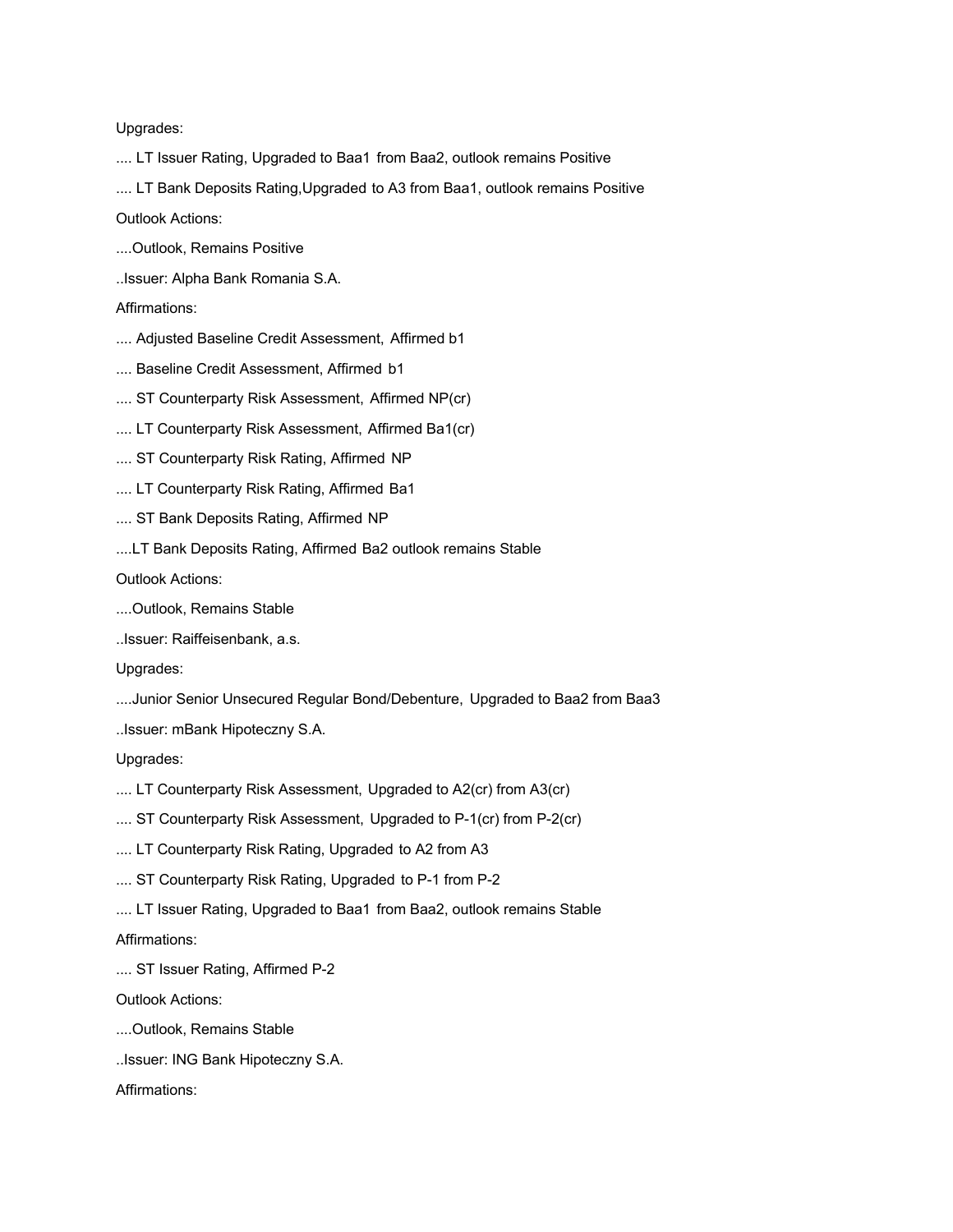- .... ST Counterparty Risk Assessment, Affirmed P-1(cr)
- .... ST Counterparty Risk Rating, Affirmed P-1
- .... ST Issuer Rating, Affirmed P-2

#### Upgrades:

- .... LT Counterparty Risk Assessment, Upgraded to A1(cr) from A2(cr)
- .... LT Counterparty Risk Rating, Upgraded to A1 from A2
- .... LT Issuer Rating, Upgraded to A3 from Baa1, outlook remains Stable

#### Outlook Actions:

- ....Outlook, Remains Stable
- ..Issuer: PKO Bank Hipoteczny S.A.

## Affirmations:

.... ST Issuer Rating, Affirmed P-2

## Upgrades:

- .... LT Counterparty Risk Assessment, Upgraded to A2(cr) from A3(cr)
- .... ST Counterparty Risk Assessment, Upgraded to P-1(cr) from P-2(cr)
- .... LT Counterparty Risk Rating, Upgraded to A2 from A3
- .... ST Counterparty Risk Rating, Upgraded to P-1 from P-2
- .... LT Issuer Rating, Upgraded to A3 from Baa1, outlook remains Stable

#### Outlook Actions:

....Outlook, Remains Stable

#### PRINCIPAL METHODOLOGY

The principal methodology used in these ratings was Banks Methodology published in July 2021 and available at [https://www.moodys.com/researchdocumentcontentpage.aspx?docid=PBC\\_1269625](https://www.moodys.com/researchdocumentcontentpage.aspx?docid=PBC_1269625) . Alternatively, please see the Rating Methodologies page on www.moodys.com for a copy of this methodology.

#### REGULATORY DISCLOSURES

For further specification of Moody's key rating assumptions and sensitivity analysis, see the sections Methodology Assumptions and Sensitivity to Assumptions in the disclosure form. Moody's Rating Symbols and [Definitions can be found at: https://www.moodys.com/researchdocumentcontentpage.aspx?](https://www.moodys.com/researchdocumentcontentpage.aspx?docid=PBC_79004) docid=PBC\_79004.

For ratings issued on a program, series, category/class of debt or security this announcement provides certain regulatory disclosures in relation to each rating of a subsequently issued bond or note of the same series, category/class of debt, security or pursuant to a program for which the ratings are derived exclusively from existing ratings in accordance with Moody's rating practices. For ratings issued on a support provider, this announcement provides certain regulatory disclosures in relation to the credit rating action on the support provider and in relation to each particular credit rating action for securities that derive their credit ratings from the support provider's credit rating. For provisional ratings, this announcement provides certain regulatory disclosures in relation to the provisional rating assigned, and in relation to a definitive rating that may be assigned subsequent to the final issuance of the debt, in each case where the transaction structure and terms have not changed prior to the assignment of the definitive rating in a manner that would have affected the rating. For further information please see the ratings tab on the issuer/entity page for the respective issuer on www.moodys.com.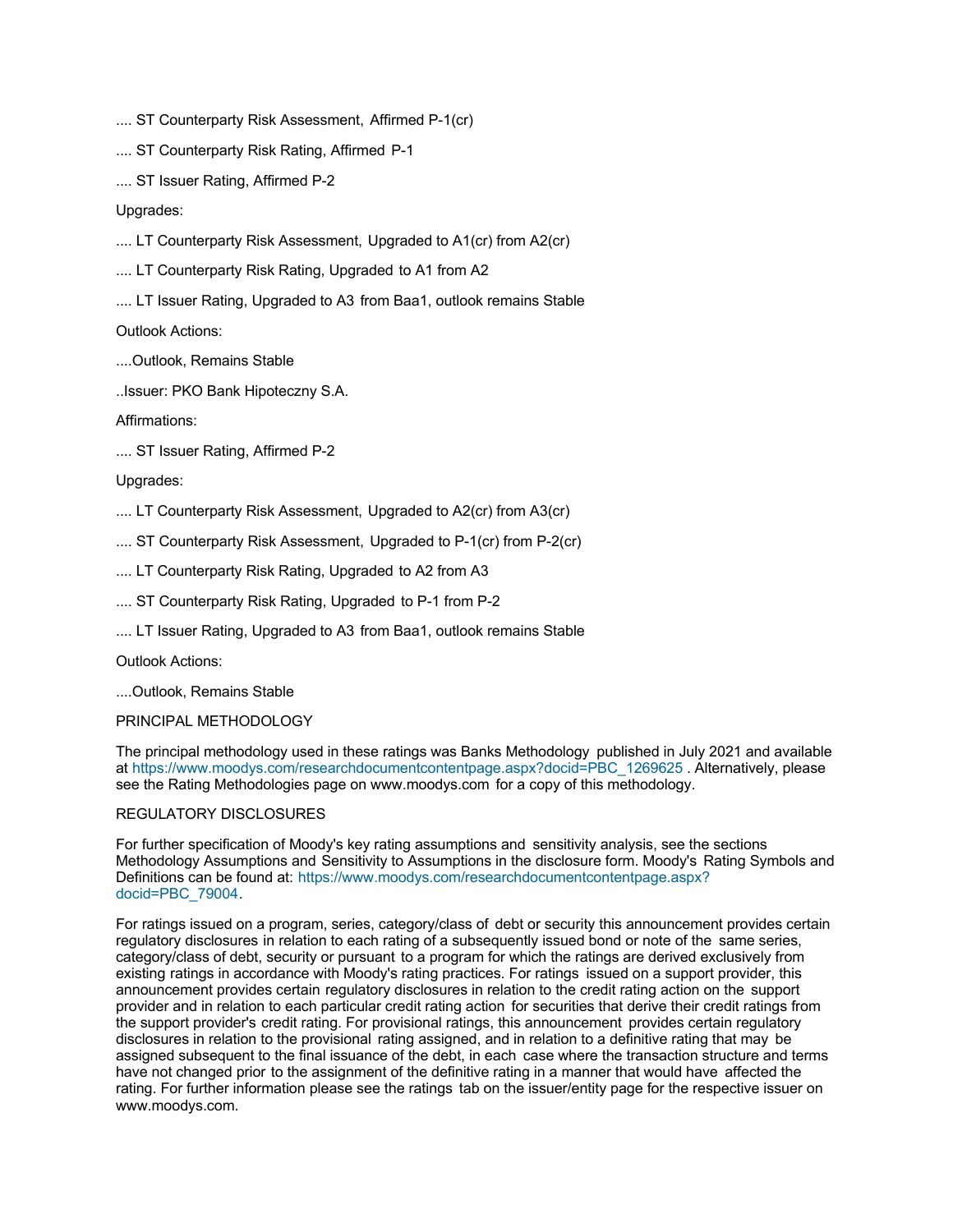For any affected securities or rated entities receiving direct credit support from the primary entity(ies) of this credit rating action, and whose ratings may change as a result of this credit rating action, the associated regulatory disclosures will be those of the guarantor entity. Exceptions to this approach exist for the following disclosures, if applicable to jurisdiction: Ancillary Services, Disclosure to rated entity, Disclosure from rated entity.

The ratings have been disclosed to the rated entity or its designated agent(s) and issued with no amendment resulting from that disclosure.

These ratings are solicited. Please refer to Moody's Policy for Designating and Assigning Unsolicited Credit Ratings available on its website www.moodys.com.

Regulatory disclosures contained in this press release apply to the credit rating and, if applicable, the related rating outlook or rating review.

Moody's general principles for assessing environmental, social and governance (ESG) risks in our credit analysis can be found at [http://www.moodys.com/researchdocumentcontentpage.aspx?docid=PBC\\_1288435](http://www.moodys.com/researchdocumentcontentpage.aspx?docid=PBC_1288435)

The Global Scale Credit Rating on this Credit Rating Announcement was issued by one of Moody's affiliates outside the UK and is endorsed by Moody's Investors Service Limited, One Canada Square, Canary Wharf, London E14 5FA under the law applicable to credit rating agencies in the UK. Further information on the UK endorsement status and on the Moody's office that issued the credit rating is available on www.moodys.com.

The below contact information is provided for information purposes only. Please see the ratings tab of the issuer page at www.moodys.com, for each of the ratings covered, Moody's disclosures on the lead rating analyst and the Moody's legal entity that has issued the ratings.

The person who approved Komercni Banka, a.s., Ceskoslovenska obchodna banka (Slovakia), ING Bank Hipoteczny S.A., mBank Hipoteczny S.A., PKO Bank Hipoteczny S.A., Raiffeisenbank, a.s. credit ratings is Maria Jose Mori, VP-Sr Credit Officer, Financial Institutions Group, JOURNALISTS: 44 20 7772 5456, Client Service: 44 20 7772 5454. The person who approved Alpha Bank Romania S.A. credit ratings is Constantinos Kypreos, Senior Vice President, Financial Institutions Group, JOURNALISTS: 44 20 7772 5456, Client Service: 44 20 7772 5454.

The relevant office for each credit rating is identified in "Debt/deal box" on the Ratings tab in the Debt/Deal List section of each issuer/entity page of the website.

Please see www.moodys.com for any updates on changes to the lead rating analyst and to the Moody's legal entity that has issued the rating.

Please see the ratings tab on the issuer/entity page on www.moodys.com for additional regulatory disclosures for each credit rating.

Katja Reise Asst Vice President - Analyst Financial Institutions Group Moody's Deutschland GmbH An der Welle 5 Frankfurt am Main 60322 Germany JOURNALISTS: 44 20 7772 5456 Client Service: 44 20 7772 5454

Maria Jose Mori VP - Senior Credit Officer Financial Institutions Group JOURNALISTS: 44 20 7772 5456 Client Service: 44 20 7772 5454

Releasing Office: Moody's Deutschland GmbH An der Welle 5 Frankfurt am Main 60322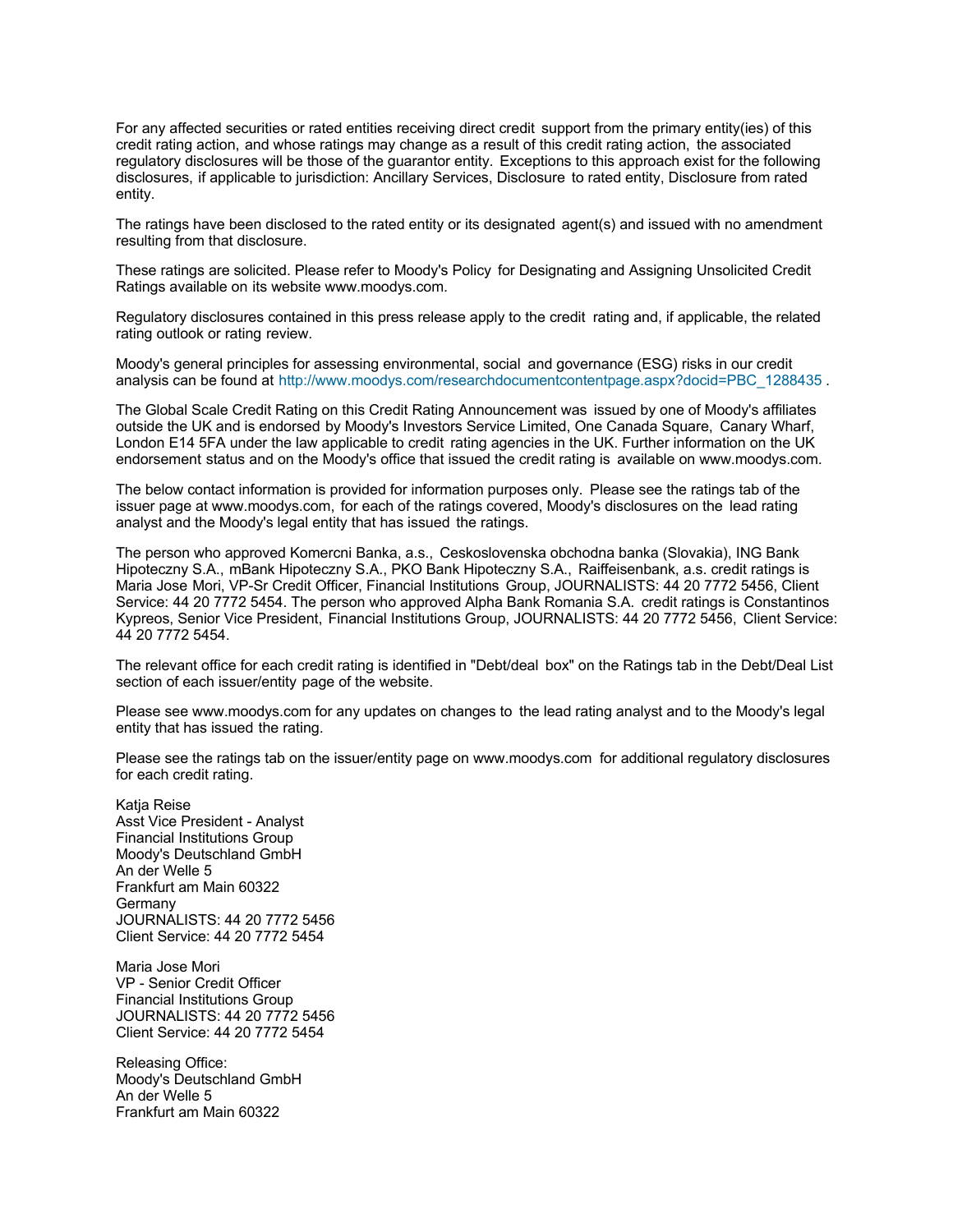**Germany** JOURNALISTS: 44 20 7772 5456 Client Service: 44 20 7772 5454



© 2021 Moody's Corporation, Moody's Investors Service, Inc., Moody's Analytics, Inc. and/or their licensors and affiliates (collectively, "MOODY'S"). All rights reserved.

**CREDIT RATINGS ISSUED BY MOODY'S CREDIT RATINGS AFFILIATES ARE THEIR CURRENT OPINIONS OF THE RELATIVE FUTURE CREDIT RISK OF ENTITIES, CREDIT COMMITMENTS, OR DEBT OR DEBT-LIKE SECURITIES, AND MATERIALS, PRODUCTS, SERVICES AND INFORMATION PUBLISHED BY MOODY'S (COLLECTIVELY, "PUBLICATIONS") MAY INCLUDE SUCH CURRENT OPINIONS. MOODY'S DEFINES CREDIT RISK AS THE RISK THAT AN ENTITY MAY NOT MEET ITS CONTRACTUAL FINANCIAL OBLIGATIONS AS THEY COME DUE AND ANY ESTIMATED FINANCIAL LOSS IN THE EVENT OF DEFAULT OR IMPAIRMENT. SEE APPLICABLE MOODY'S RATING SYMBOLS AND DEFINITIONS PUBLICATION FOR INFORMATION ON THE TYPES OF CONTRACTUAL FINANCIAL OBLIGATIONS ADDRESSED BY MOODY'S CREDIT RATINGS. CREDIT RATINGS DO NOT ADDRESS ANY OTHER RISK, INCLUDING BUT NOT LIMITED TO: LIQUIDITY RISK, MARKET VALUE RISK, OR PRICE VOLATILITY. CREDIT RATINGS, NON-CREDIT ASSESSMENTS ("ASSESSMENTS"), AND OTHER OPINIONS INCLUDED IN MOODY'S PUBLICATIONS ARE NOT STATEMENTS OF CURRENT OR HISTORICAL FACT. MOODY'S PUBLICATIONS MAY ALSO INCLUDE QUANTITATIVE MODEL-BASED ESTIMATES OF CREDIT RISK AND RELATED OPINIONS OR COMMENTARY PUBLISHED BY MOODY'S ANALYTICS, INC. AND/OR ITS AFFILIATES. MOODY'S CREDIT RATINGS, ASSESSMENTS, OTHER OPINIONS AND PUBLICATIONS DO NOT CONSTITUTE OR PROVIDE INVESTMENT OR FINANCIAL ADVICE, AND MOODY'S CREDIT RATINGS, ASSESSMENTS, OTHER OPINIONS AND PUBLICATIONS ARE NOT AND DO NOT PROVIDE RECOMMENDATIONS TO PURCHASE, SELL, OR HOLD PARTICULAR SECURITIES. MOODY'S CREDIT RATINGS, ASSESSMENTS, OTHER OPINIONS AND PUBLICATIONS DO NOT COMMENT ON THE SUITABILITY OF AN INVESTMENT FOR ANY PARTICULAR INVESTOR. MOODY'S ISSUES ITS CREDIT RATINGS, ASSESSMENTS AND OTHER OPINIONS AND PUBLISHES ITS PUBLICATIONS WITH THE EXPECTATION AND UNDERSTANDING THAT EACH INVESTOR WILL, WITH DUE CARE, MAKE ITS OWN STUDY AND EVALUATION OF EACH SECURITY THAT IS UNDER CONSIDERATION FOR PURCHASE, HOLDING, OR SALE.** 

MOODY'S CREDIT RATINGS, ASSESSMENTS, OTHER OPINIONS, AND PUBLICATIONS ARE NOT INTENDED FOR USE BY RETAIL INVESTORS AND IT WOULD BE RECKLESS AND INAPPROPRIATE FOR RETAIL INVESTORS TO USE MOODY'S CREDIT RATINGS, ASSESSMENTS, OTHER OPINIONS OR PUBLICATIONS WHEN MAKING AN INVESTMENT DECISION. IF IN DOUBT YOU SHOULD CONTACT YOUR FINANCIAL OR OTHER PROFESSIONAL ADVISER.

ALL INFORMATION CONTAINED HEREIN IS PROTECTED BY LAW, INCLUDING BUT NOT LIMITED TO, COPYRIGHT LAW, AND NONE OF SUCH INFORMATION MAY BE COPIED OR OTHERWISE REPRODUCED, REPACKAGED, FURTHER TRANSMITTED, TRANSFERRED, DISSEMINATED, REDISTRIBUTED OR RESOLD, OR STORED FOR SUBSEQUENT USE FOR ANY SUCH PURPOSE, IN WHOLE OR IN PART, IN ANY FORM OR MANNER OR BY ANY MEANS WHATSOEVER, BY ANY PERSON WITHOUT MOODY'S PRIOR WRITTEN CONSENT.

MOODY'S CREDIT RATINGS, ASSESSMENTS, OTHER OPINIONS AND PUBLICATIONS ARE NOT INTENDED FOR USE BY ANY PERSON AS A BENCHMARK AS THAT TERM IS DEFINED FOR REGULATORY PURPOSES AND MUST NOT BE USED IN ANY WAY THAT COULD RESULT IN THEM BEING CONSIDERED A BENCHMARK.

All information contained herein is obtained by MOODY'S from sources believed by it to be accurate and reliable. Because of the possibility of human or mechanical error as well as other factors, however, all information contained herein is provided "AS IS" without warranty of any kind. MOODY'S adopts all necessary measures so that the information it uses in assigning a credit rating is of sufficient quality and from sources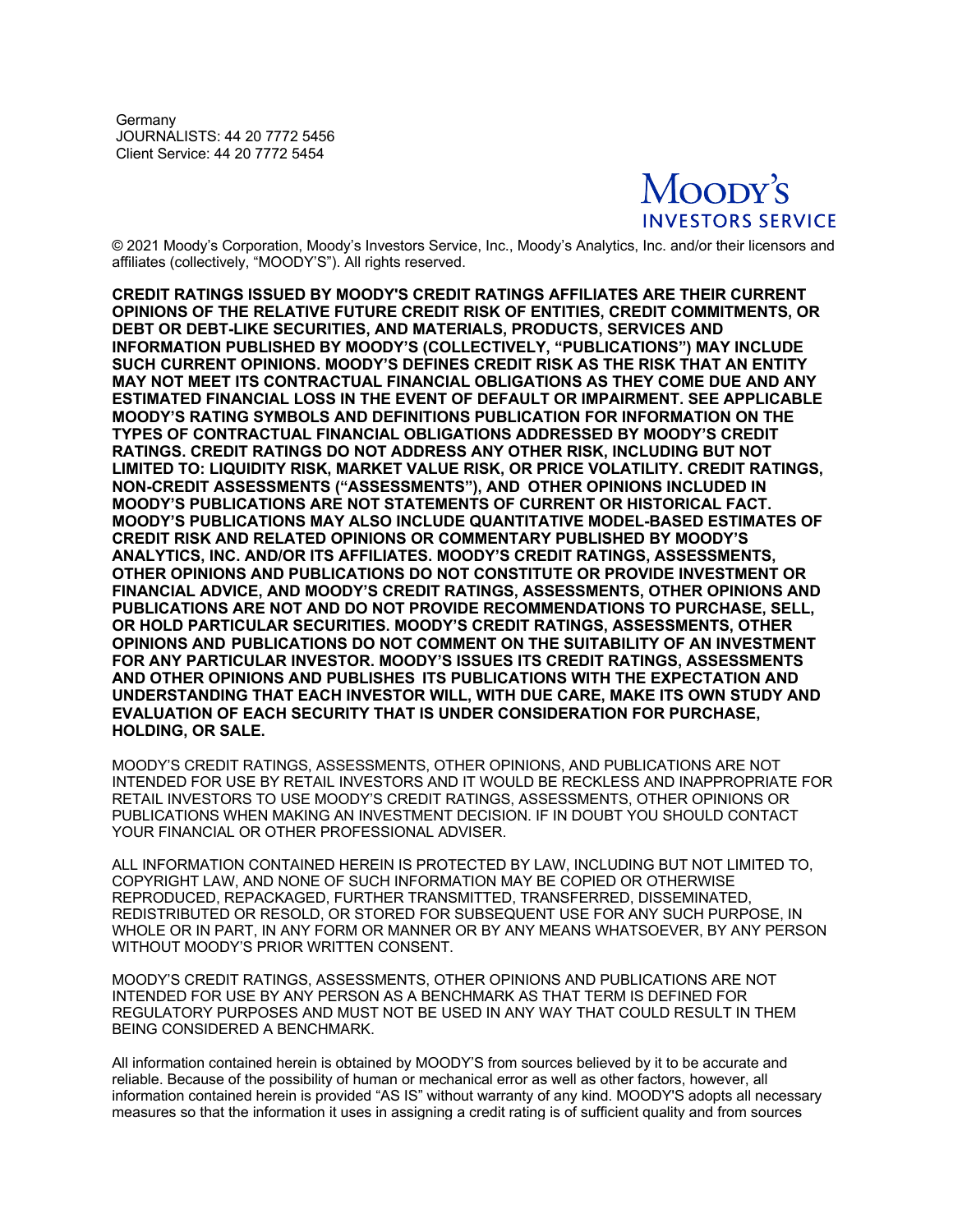MOODY'S considers to be reliable including, when appropriate, independent third-party sources. However, MOODY'S is not an auditor and cannot in every instance independently verify or validate information received in the rating process or in preparing its Publications.

To the extent permitted by law, MOODY'S and its directors, officers, employees, agents, representatives, licensors and suppliers disclaim liability to any person or entity for any indirect, special, consequential, or incidental losses or damages whatsoever arising from or in connection with the information contained herein or the use of or inability to use any such information, even if MOODY'S or any of its directors, officers, employees, agents, representatives, licensors or suppliers is advised in advance of the possibility of such losses or damages, including but not limited to: (a) any loss of present or prospective profits or (b) any loss or damage arising where the relevant financial instrument is not the subject of a particular credit rating assigned by MOODY'S.

To the extent permitted by law, MOODY'S and its directors, officers, employees, agents, representatives, licensors and suppliers disclaim liability for any direct or compensatory losses or damages caused to any person or entity, including but not limited to by any negligence (but excluding fraud, willful misconduct or any other type of liability that, for the avoidance of doubt, by law cannot be excluded) on the part of, or any contingency within or beyond the control of, MOODY'S or any of its directors, officers, employees, agents, representatives, licensors or suppliers, arising from or in connection with the information contained herein or the use of or inability to use any such information.

NO WARRANTY, EXPRESS OR IMPLIED, AS TO THE ACCURACY, TIMELINESS, COMPLETENESS, MERCHANTABILITY OR FITNESS FOR ANY PARTICULAR PURPOSE OF ANY CREDIT RATING, ASSESSMENT, OTHER OPINION OR INFORMATION IS GIVEN OR MADE BY MOODY'S IN ANY FORM OR MANNER WHATSOEVER.

Moody's Investors Service, Inc., a wholly-owned credit rating agency subsidiary of Moody's Corporation ("MCO"), hereby discloses that most issuers of debt securities (including corporate and municipal bonds, debentures, notes and commercial paper) and preferred stock rated by Moody's Investors Service, Inc. have, prior to assignment of any credit rating, agreed to pay to Moody's Investors Service, Inc. for credit ratings opinions and services rendered by it fees ranging from \$1,000 to approximately \$5,000,000. MCO and Moody's Investors Service also maintain policies and procedures to address the independence of Moody's Investors Service credit ratings and credit rating processes. Information regarding certain affiliations that may exist between directors of MCO and rated entities, and between entities who hold credit ratings from Moody's Investors Service and have also publicly reported to the SEC an ownership interest in MCO of more than 5%, is posted annually at [www.moodys.com](http://www.moodys.com/) under the heading "Investor Relations — Corporate Governance — Director and Shareholder Affiliation Policy."

Additional terms for Australia only: Any publication into Australia of this document is pursuant to the Australian Financial Services License of MOODY'S affiliate, Moody's Investors Service Pty Limited ABN 61 003 399 657AFSL 336969 and/or Moody's Analytics Australia Pty Ltd ABN 94 105 136 972 AFSL 383569 (as applicable). This document is intended to be provided only to "wholesale clients" within the meaning of section 761G of the Corporations Act 2001. By continuing to access this document from within Australia, you represent to MOODY'S that you are, or are accessing the document as a representative of, a "wholesale client" and that neither you nor the entity you represent will directly or indirectly disseminate this document or its contents to "retail clients" within the meaning of section 761G of the Corporations Act 2001. MOODY'S credit rating is an opinion as to the creditworthiness of a debt obligation of the issuer, not on the equity securities of the issuer or any form of security that is available to retail investors.

Additional terms for Japan only: Moody's Japan K.K. ("MJKK") is a wholly-owned credit rating agency subsidiary of Moody's Group Japan G.K., which is wholly-owned by Moody's Overseas Holdings Inc., a wholly-owned subsidiary of MCO. Moody's SF Japan K.K. ("MSFJ") is a wholly-owned credit rating agency subsidiary of MJKK. MSFJ is not a Nationally Recognized Statistical Rating Organization ("NRSRO"). Therefore, credit ratings assigned by MSFJ are Non-NRSRO Credit Ratings. Non-NRSRO Credit Ratings are assigned by an entity that is not a NRSRO and, consequently, the rated obligation will not qualify for certain types of treatment under U.S. laws. MJKK and MSFJ are credit rating agencies registered with the Japan Financial Services Agency and their registration numbers are FSA Commissioner (Ratings) No. 2 and 3 respectively.

MJKK or MSFJ (as applicable) hereby disclose that most issuers of debt securities (including corporate and municipal bonds, debentures, notes and commercial paper) and preferred stock rated by MJKK or MSFJ (as applicable) have, prior to assignment of any credit rating, agreed to pay to MJKK or MSFJ (as applicable) for